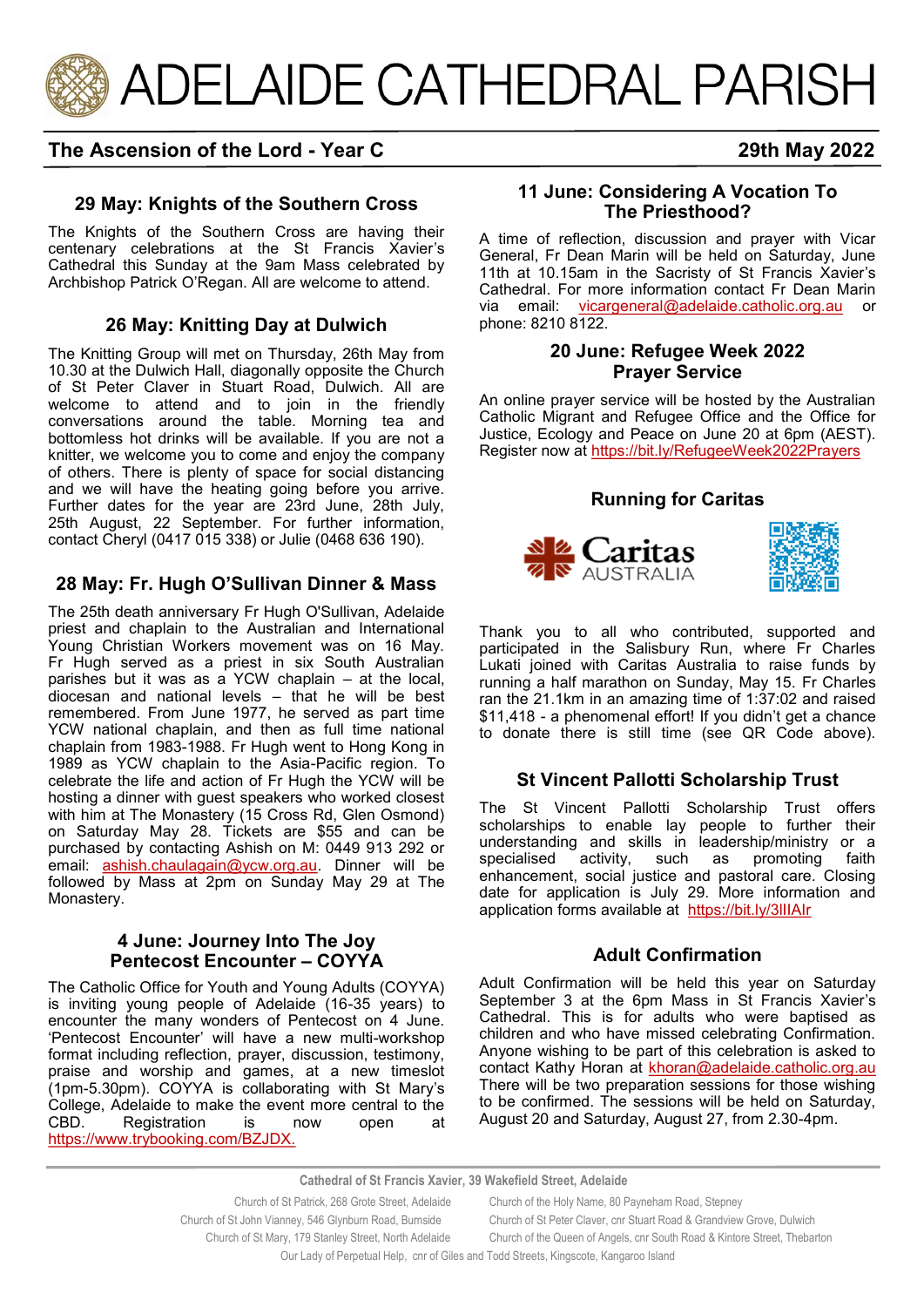# **ADELAIDE CATHEDRAL PARISH**

**Administrator** Fr. Anthoni Adimai SdM **Assistant Administrator** Fr. Peter Rozitis

**Archbishop of Adelaide Archbishop Patrick O'Regan Latin Mass Chaplain** Fr. Michael McCaffrey, FSSP

**Parish Office** (across the lawn from the Cathedral) Mon to Fri: 9.30am–4.30pm • 8210 8155 39 Wakefield St (corner of Wakefield and King William St) Adelaide SA 5000.

Mailing: GPO BOX 1364, Adelaide SA 5001. acp@adelaide.catholic.org.au • www.adelcathparish.org

Parish newsletter: www.adelcathparish.org/news-events/ weekly-newsletters.

| <b>Aboriginal Catholic Ministry</b> |           |
|-------------------------------------|-----------|
| <b>Otherway Centre</b>              | 8362 3185 |
| <b>Cathedral Parish Music</b>       | 82108128  |

**Any emergency requiring a priest**• 0417 080 955 **Pastoral Care:** Visitation and Communion can be arranged for parishioners who are ill. Please call the Office: 8210 8155.

#### **Normal Mass Timings**

REFER TO PARISH WEBSITE FOR HOLY WEEK SCHEDULE

#### *St. Francis Xavier Cathedral, Adelaide*

| <b>Sunday Masses</b>   | Sat:6pm(Vigil)<br><b>Sun: 7am, 9am, 11am,</b><br>2.30pm (African), 6pm             |
|------------------------|------------------------------------------------------------------------------------|
| <b>Weekday Masses</b>  | <b>Mon - Fri</b> : 8am, 12.10pm & 5.45pm<br><b>Sat: 8am. 11.30am</b>               |
| <b>Public Holidays</b> | 8am ONLY at the Cathedral.                                                         |
| <b>Confessions</b>     | <b>Mon, Wed, Fri: 11-12 noon, 5-5.30pm</b><br><b>Sat:</b> 12 noon-1pm, 4.30-5.30pm |
| <b>Holy Hour</b>       | Tues: 6.30pm, Fri: 11am                                                            |
|                        |                                                                                    |

*St Mary's, Lower North Adelaide* **Tues and Fri**: 8am **Sun**: 9.30am

*Queen of Angels, Thebarton* **Wed:** 8.30am

**Sat: Confessions:** 5.45pm | **Vigil**: 6pm **Sun**: 9.30am

*St John Vianney, Burnside* **Tues and Thu**: **Mass**: 9am | **Confessions**: 9.30am **Sun**: 9am

*St Peter Claver, Dulwich* **Wed**: 9am, **Fri**: 11am **Confessions:** 11.30am **Sat: Confessions:** 5.30pm | **Vigil:** 6pm **Sun**: 11am

*Holy Name, Stepney* **Sun:** 11am

*St. Patrick, Grote Street, Adelaide* **Sun:** 10.30am (Croatian) 4.00pm (Portuguese) ONLY 1st and 3rd Sunday

*Our Lady of Perpetual Help, Kangaroo Island* Sun: **Confessions:** 9:00 am | **Mass**: 9.30 am

**Please contact the Parish Office for Baptism & Wedding bookings.**

# **WORSHIP:**

**Entrance Antiphon:** Men of Galilee, why gaze in wonder at the heavens? This Jesus whom you saw ascending into heaven will return as you saw him go, Alleluia.

**First Reading:** Acts 1:1-11.

**Responsorial Psalm:** Psalm 46:2-3,6-7,8-9.

**Second Reading**: Ephesians 1:17-23.

**Gospel Acclamation:** Alleluia! Alleluia! Go and teach all people my gospel. I am with you always until the end of the world. Alleluia!

**Gospel:** Luke 24:46-53.

**Universal Prayer Response**: Christ, graciously hear us.

**Communion Antiphon:** Behold, I am with you always, even to the end of the age, Alleluia!

**\*\*\*\*\*\*\*\*\*\*\*\*\*\*\*\*\*\*\*\*\*\*\***

**Next week:** Pentecost Sunday

**First Reading:** Genesis 11:1-9.

**Second Reading:** Romans 8:22-27.

**Gospel:** John 7:37-39.

#### **\*\*\*\*\*\*\*\*\*\*\*\*\*\*\*\*\*\*\*\*\*\*\***

# **Liturgies & Activities (30th May - 5th June)**

**Tue** Visitation of the Blessed Virgin Mary.

**Wed** Saint Justin. **Fri** St. Charles Lwanga and companions.

**Sun** Pentecost Sunday.

# **Prayer Requests**

*Recently Deceased:* Pellegrina Caroscio (QoA), Sophia Bruns (St. Mary's), Rosa Verdino (SPC) and Franjo Karas (St. Pats)

#### *Deceased Anniversaries*:

**Cathedral:** Leela Ivy Henry, Leandro San Miguel, Norma & Antonio Collantes, Inis Mangelsdorf, Neel Trasy and Angelina Altamura.

**Queen of Angels:** Caterina Schimizzi, Caterina Romeo, Sue & Filomena Tripodi, Giuseppina Pangello, Vincent & Margaret Psaila, Joe Ellul & family, Mallia family, Charlie Ciantar. Ada Ielasi. Lisa Scutelli, Giuseppina Trimboli, Mary Zirilli and Mary Spender.

**Holy Name:** Gaetano and Teresa Tigani.

**St. Marys:** Ramson Hichnen and Annette Angles**.**

**St. John Vianney/St. Peter Claver:** Diego & Rosa Polleti, Bernard Wright, Rix & Hogg families, Ruth Wayte, Wu & Huang families and Louis Tuisowaqa.

# **Prayers Requests for the Sick**

Bruce Palmer, Ester Mendoza, Jacob Dylan, Anton Sylvester, Antonio Romeo, Emily Swan, Teresita Agravante, Amy Lopez, Anna Fiocco, Julie Nelson, Elijah Oleta, Paul Nowak, Stefano Scambiatterra, Agnes Sobida Liat, Bebut & Stella Alguizola, Shamie Legaya, Msgr Robert Egar and Richard Murphy.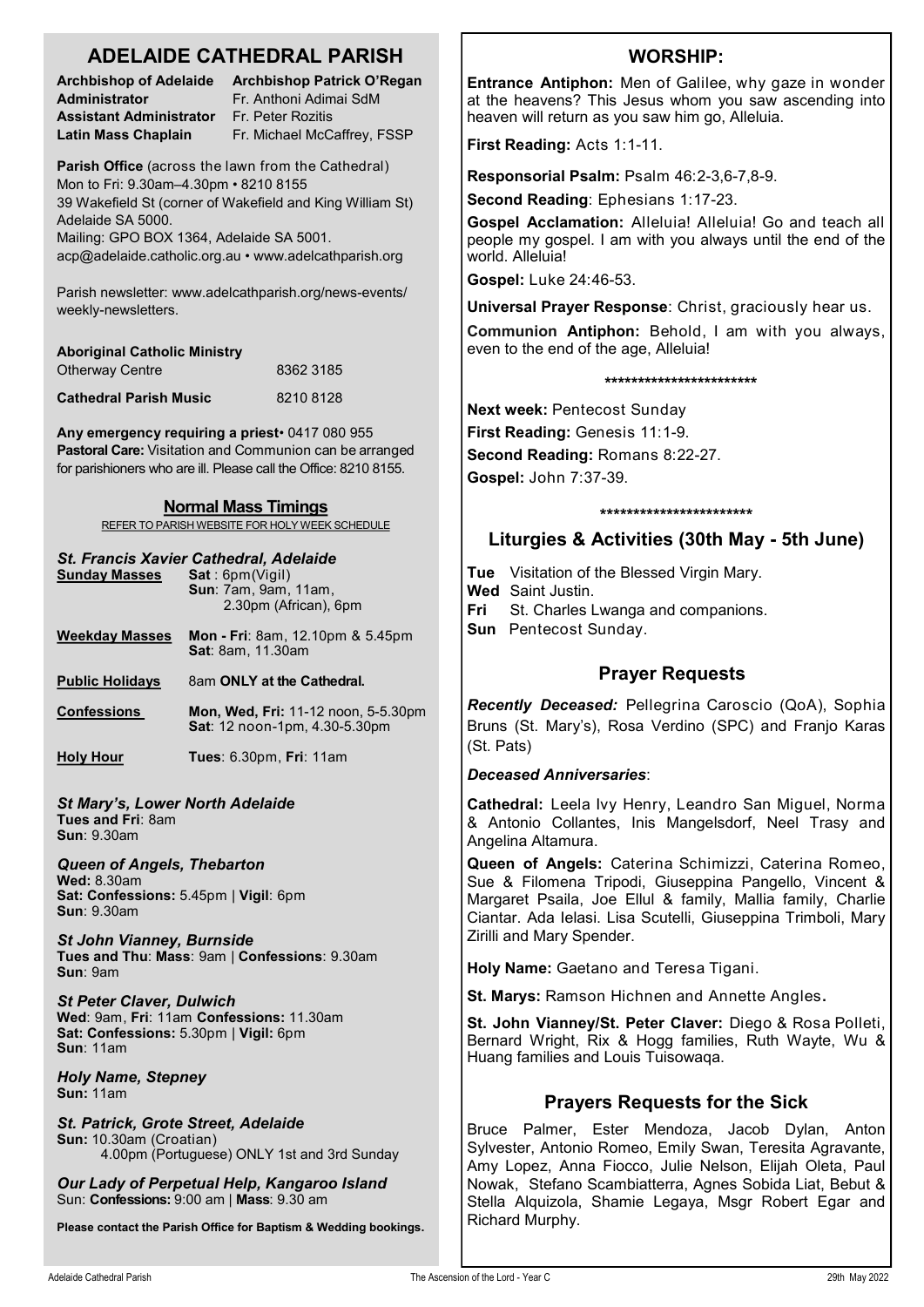### **27 May: Adelaide Cantata Band Concert series:** *Fulfilment and Victory*

**Adelaide Cantata Band** will soon perform its concert series, *Fulfilment and Victory*, the fourth in a series of performances which aims to perform seasonally appropriate music selected from the sacred repertoire of J.S. Bach and his contemporaries.

The Adelaide Cantata Band has developed a signature blend of experienced vocalists, expert Baroque instrumentalists, and beautiful music from the rich and varied output of J.S. Bach. *Fulfilment and Victory* features Pelham Andrews' rich and powerful bass voice, the masterful lyricism of Celia Craig on Baroque oboe, Ben Dollman's sublime violin, and a Baroque brass ensemble including cornetto and sackbuts.

The exquisite setting of Lobethal in late autumn is a highlight of this concert series, and we hope you will join us for this special occasion.

- J.S. Bach BWV 82 *Ich habe genug* 'It is enough'
- J.S. Bach BWV 4 *Christ lag in Todesbanden* 'Christ lay in the snares of death'

The first concert will be held on Friday 27 May at 6:30pm in Bethlehem Lutheran Church, 170 Flinders St, Adelaide. Tickets (\$45/\$35/\$25) are available at [trybooking.com/BYWTL](https://aus01.safelinks.protection.outlook.com/?url=http%3A%2F%2Ftrybooking.com%2FBYWTL&data=05%7C01%7Cacp%40acp.adelaide.catholic.org.au%7C671e70a3f2004f36bb1f08da374aae74%7Cfe51d108d61d407cbcaaaab5af82a7ac%7C1%7C0%7C637883091180265857%7CUnknown%7CTWFpbGZsb3)

The next will be in the beautiful township of Lobethal to perform on Saturday 28 May at 3pm in Lobethal Lutheran Church, 50 Main St. Tickets (\$35/\$30/\$25) are available at [trybooking.com/BYWTN](https://aus01.safelinks.protection.outlook.com/?url=http%3A%2F%2Ftrybooking.com%2FBYWTN&data=05%7C01%7Cacp%40acp.adelaide.catholic.org.au%7C671e70a3f2004f36bb1f08da374aae74%7Cfe51d108d61d407cbcaaaab5af82a7ac%7C1%7C0%7C637883091180265857%7CUnknown%7CTWFpbGZsb3)

The next recital will be in Adelaide to present a workshop of ancient brass instruments. This is a rare chance to see these amazing instruments up close, and hear them played by this renowned group of Australian performers. There will be opportunities to ask questions of the musicians, and for student soloists/ensembles to receive masterclass tuition. This will be on Sunday 29 May, 3pm at St David's Anglican Church, 492 Glynburn Rd, Burnside. All tickets are \$20 and are available at [trybooking.com/BZPNY](https://aus01.safelinks.protection.outlook.com/?url=http%3A%2F%2Ftrybooking.com%2FBZPNY&data=05%7C01%7Cacp%40acp.adelaide.catholic.org.au%7C671e70a3f2004f36bb1f08da374aae74%7Cfe51d108d61d407cbcaaaab5af82a7ac%7C1%7C0%7C637883091180265857%7CUnknown%7CTWFpbGZsb3)

Finally, they perform BWV 4 in its liturgical context during Vespers at Bethlehem Lutheran Church at 7pm on Sunday 29 May, with a pre-service talk from 6:30pm. Attendance on Sunday is free of charge.

Please email [adelaidecantataband@gmail.com](mailto:adelaidecantataband@gmail.com) or call 0401 520 594 for further enquiries.

# **IMPORTANT TO NOTE: Cathedral Car Park**

**Please ensure all Pedestrians and Parents with baby strollers use ONLY the Carpark Staircase when entering and exiting the Adelaide Cathedral Underground Car Park. Kindly do not use the Car Park Ramp as a Pedestrian walkway or for pushing Baby strollers up and down the ramp, as this is a major safety hazard to vehicles entering and exiting the car park. Thank you for your cooperation.** 

# **June 25-26: World Meeting of Families**

World Meeting of Families will be held on the weekend of June 25-26 in the Archdiocese of Adelaide. Pope Francis has asked each Archdiocese to participate in the World Meeting of Families with the theme "Family Love: Vocation and a Way to Holiness"

### **3 July: Walking In the Spirit National Prayer Pilgrimage**

People across the country are invited to participate in a national prayer pilgrimage as the Catholic Church in Australia prepares for the Second Assembly of the Fifth Plenary Council of Australia in Sydney from July 3-9.

We pray for the Holy Spirit's guidance and grace for the members who will gather and also for ourselves and the Church, that we may have the courage to follow where God is leading us. For more information visit: [www.plenarycouncil.catholic.org.au/walkinginthespirit](http://www.plenarycouncil.catholic.org.au/walkinginthespirit)

# **3 July: Plenary Council Walking In The Spirit**

The Walking in the Spirit prayer campaign began on Easter Sunday and runs until the Second Assembly, which opens on Sunday July 3. Resources have been created for use by individuals, families, schools, parishes and other Catholic communities. Find out more at [www.plenarycouncil.catholic.org.au/walkinginthespirit/](https://aus01.safelinks.protection.outlook.com/?url=http%3A%2F%2Fwww.plenarycouncil.catholic.org.au%2Fwalkinginthespirit%2F&data=04%7C01%7Cjbradshaw%40adelaide.catholic.org.au%7C84992dbcff244f546e4f08da16cc8598%7Cfe51d108d61d407cbcaaaab5af82a7ac%7C1%7C0%7C637)

# **24 July: Second World Day for Grandparents and the Elderly**

Pope Francis has proclaimed the Second World Day for Grandparents and the Elderly to be held on Sunday 24th July 2022. In announcing this, Pope Francis has chosen the theme" In old age they will still bear fruit." - Psalm 92:15.

We will be sharing more details on the celebration in our Parish close to the date.



#### **Caritas Australia Ukraine Appeal**

Our long-standing partner, Caritas Ukraine, is on the ground providing shelter, food, clean water, medicine and psychological support. Donate now to help the people of Ukraine [www.caritas.org.au/ukraine](https://aus01.safelinks.protection.outlook.com/?url=http%3A%2F%2Fwww.caritas.org.au%2Fukraine&data=04%7C01%7CCco-Reception%40adelaide.catholic.org.au%7Cfc58bf7f33d340f2ee9b08da07b447d1%7Cfe51d108d61d407cbcaaaab5af82a7ac%7C1%7C0%7C637830768121954887%7CUnknown%) or call 1800 024 413 toll free. Keep up to date on how Caritas agencies are responding to this crisis [www.caritas.org.au/ukraine](https://aus01.safelinks.protection.outlook.com/?url=http%3A%2F%2Fwww.caritas.org.au%2Fukraine-news&data=04%7C01%7CCco-Reception%40adelaide.catholic.org.au%7Cfc58bf7f33d340f2ee9b08da07b447d1%7Cfe51d108d61d407cbcaaaab5af82a7ac%7C1%7C0%7C637830768121954887%7CUnk)-news

### **Safeguarding Children**

Just a reminder that all children need to be accompanied to and from the toilet, ideally by an adult family member. Kindly ensure that children are supervised by an adult family member in the carparks at all times.